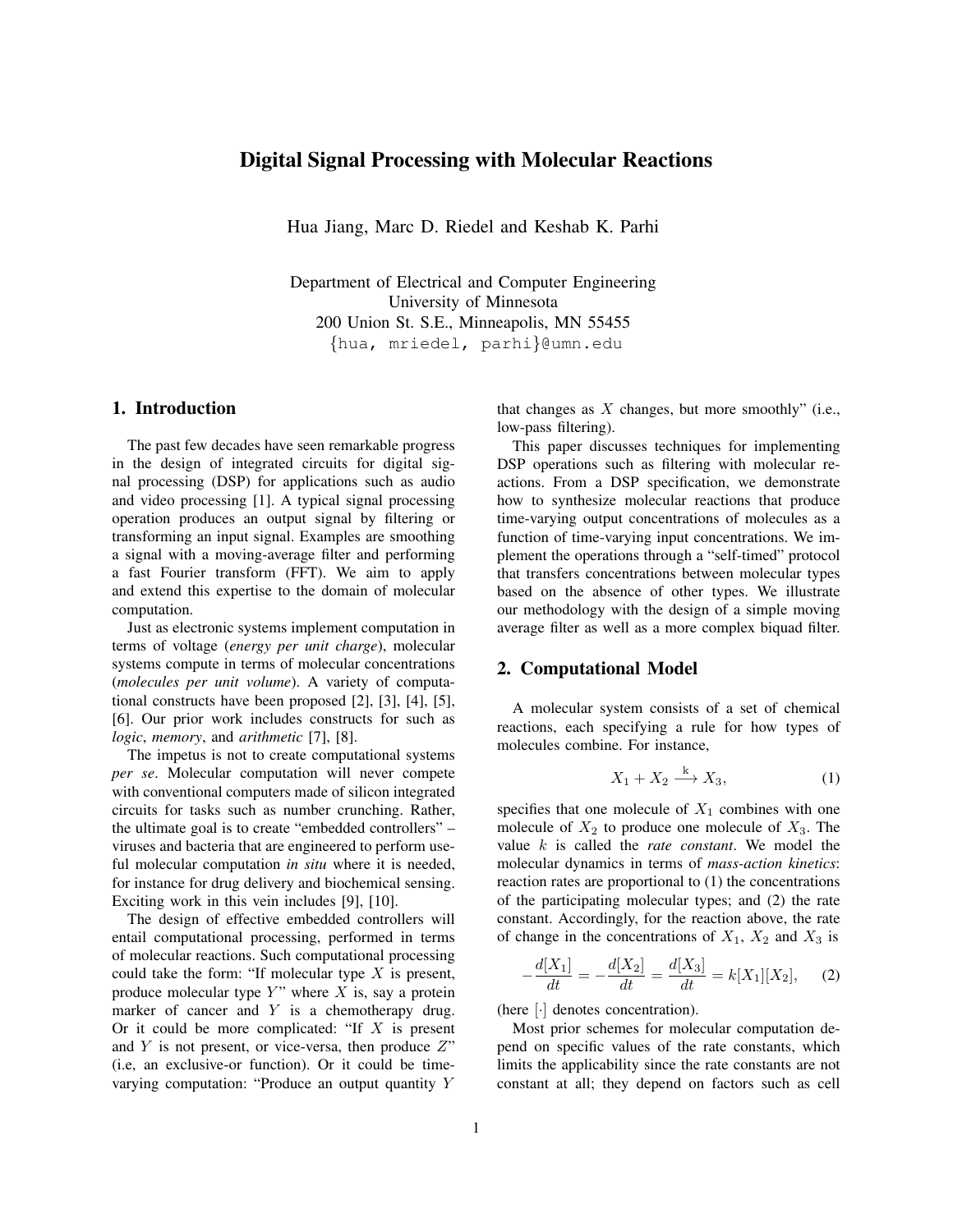volume and temperature. Accordingly, the results of the computation are not robust.

We aim for robust constructs: in our methodology we require only two coarse values for the kinetic constants, i.e.,  $k_{\text{fast}}$  and  $k_{\text{slow}}$ . Given such coarse values for these constants, the computation is exact. It does not matter how fast the "fast" reactions are or how slow the "slow" reactions are – only that all fast reactions fire relatively faster then slow reactions.

We target DNA-based computation via strand displacement as our experimental chassis. Our contribution can be positioned as the *front-end* of a design flow. The DNA assembler and experimental chassis described by Soloveichik et al. constitute the *back-end* [11]. They have shown that the kinetics of molecular reactions can be *emulated* with DNA strand displacements. Reaction rates are controlled by designing sequences with different binding strengths. The binding strengths are controlled by the length and sequence composition of "toehold" sequences of DNA. They demonstrate that *any* system consisting of bimolecular reactions can be emulated by DNA stranddisplacement reactions.

All of our designs consist of bimolecular reactions, i.e., reactions with two reactants each. We map these to DNA-strand displacement reactions, using similar experimental parameters as [11]. We generate differential equations corresponding to the DNA reactions and obtain transient solutions. Such simulations of the chemical kinetics provide a reasonably accurate prediction of the actual *in vitro* behavior.

## 3. Example: A Moving-Average Filter

We illustrate our design methodology with a detailed example: a finite impulse response (FIR) filter. An FIR filter is shown in Figure 1a. This system computes a *moving average*: given a time-varying input signal  $X$ , the output  $Y$  is a smoother version of it. More precisely, the output is one-half the current input value plus one-half the previous value.

Our implementation consists of the following set of reactions. We present the reactions in their entirety and then provide the rationale for the design. We validate the design after mapping it to DNA-strand displacement reactions. We present the simulation results in Section 6.

$$
g + X \xrightarrow{\text{k}_{\text{slow}}} A + C
$$
  
2C\n
$$
\xrightarrow{\text{k}_{\text{fast}}} R
$$
  
2A\n
$$
\xrightarrow{\text{k}_{\text{fast}}} Y
$$
 (3)





(b) The filter in a three-phase configuration.

Figure 1: A two-tap moving average filter.

$$
b + R \xrightarrow{k_{\text{slow}}} G
$$
  
\n
$$
r + G \xrightarrow{k_{\text{slow}}} B
$$
 (4)  
\n
$$
g + B \xrightarrow{k_{\text{slow}}} Y
$$
  
\n
$$
2R \xrightarrow{k_{\text{fast}}} 2R + R'
$$
  
\n
$$
2Y \xrightarrow{k_{\text{fast}}} 2Y + R'
$$
  
\n
$$
2G \xrightarrow{k_{\text{fast}}} 2G + G'
$$
  
\n
$$
2B \xrightarrow{k_{\text{fast}}} 2B + B'
$$
 (5)  
\n
$$
2X \xrightarrow{k_{\text{fast}}} \emptyset
$$
  
\n
$$
2G' \xrightarrow{k_{\text{fast}}} \emptyset
$$
  
\n
$$
2G' \xrightarrow{k_{\text{fast}}} \emptyset
$$
  
\n
$$
2G' \xrightarrow{k_{\text{fast}}} \emptyset
$$
  
\n
$$
2B' \xrightarrow{k_{\text{slow}}} 2S_{r} + r
$$
  
\n
$$
2S_{g} \xrightarrow{k_{\text{slow}}} 2S_{g} + g
$$
  
\n
$$
2S_{b} \xrightarrow{k_{\text{slow}}} 2S_{b} + b
$$
  
\n
$$
R' + r \xrightarrow{k_{\text{fast}}} R'
$$
 (6)  
\n
$$
G' + g \xrightarrow{k_{\text{fast}}} G'
$$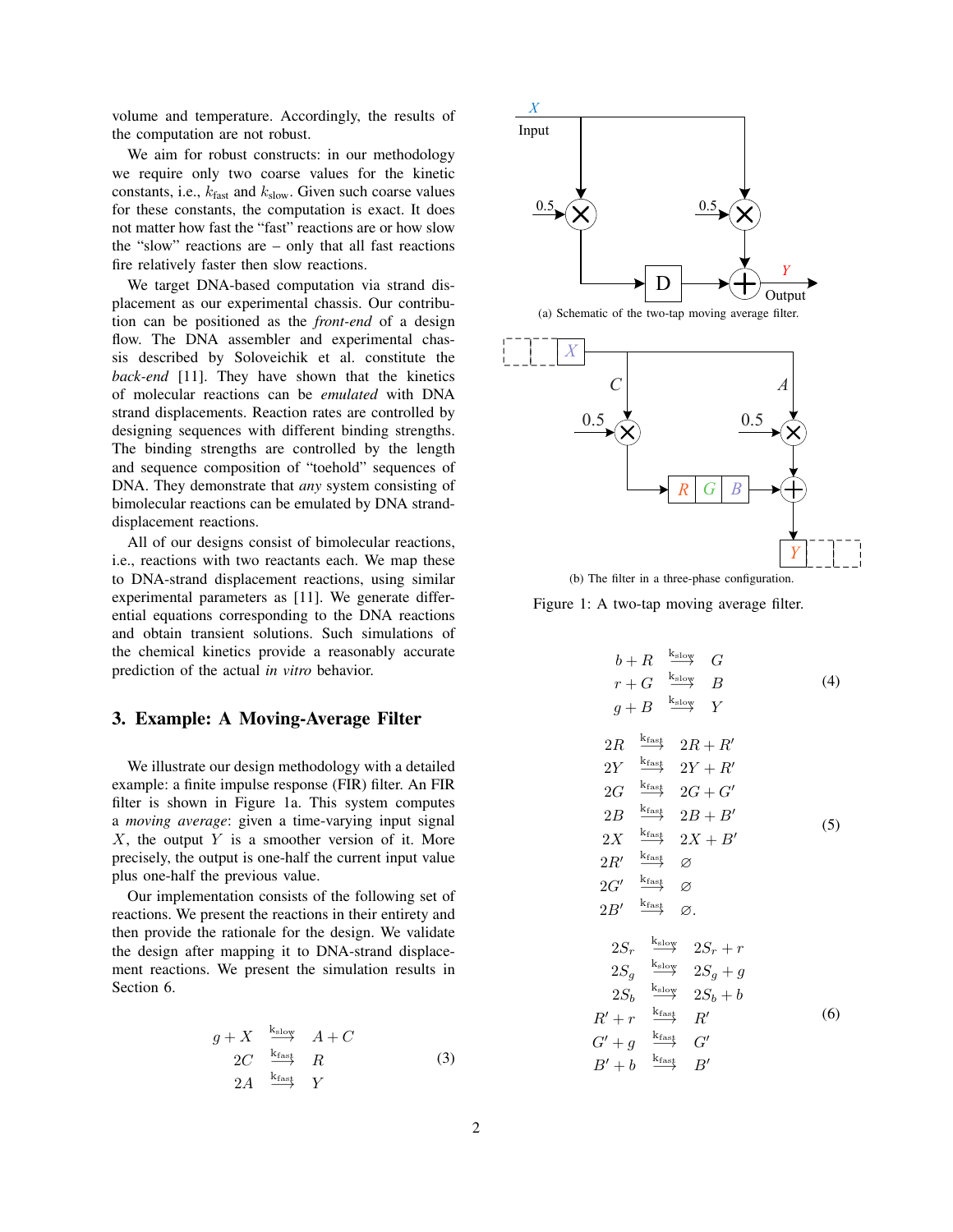$$
G' + X \xrightarrow{\text{k}_{\text{fast}}} A + C
$$
  
\n
$$
G' + R \xrightarrow{\text{k}_{\text{fast}}} G
$$
  
\n
$$
B' + G \xrightarrow{\text{k}_{\text{fast}}} B
$$
  
\n
$$
R' + B \xrightarrow{\text{k}_{\text{fast}}} Y.
$$
\n(7)

The molecular types corresponding to *signals* are X,  $A, C, R, G, B$  and Y. These are labeled in Figure 1b. To elucidate the design, we color-code some of these types into three categories:  $Y$  and  $R$  in red;  $G$  in green; and  $X$  and  $B$  in blue.

In the group of reactions  $(3)$ , the concentration of X is transferred to A and to C, a *fanout* operation. The concentrations of  $A$  and  $C$  are both reduced to half, *scalar multiplication* operations. The concentration of A is transferred to the output  $Y$  and the concentration of  $C$  is transferred to  $R$ . (The transfer to  $R$  is the first phase of a *delay* operation. We discuss this operation below.) Once the signal has moved through the delay operation, the concentration of  $B$  is transferred to the output  $Y$ . Since this concentration is combined with the concentration of  $Y$  produced from  $A$ , this is an *addition* operation.

The group of reactions (4) implements the delay operation. The concentration of R is transferred to G and then to B. Transfers between two color categories are enabled by the absence of the third category: red goes to green in the absence of blue; green goes to blue in the absence of red; and blue goes to red in the absence of green. The reactions are enabled by molecular types r, g, and b that we call *absence indicators*. (We discuss these types below.) The absence indicators ensure that the delay element takes a new value only when it has finished processing the previous value.

In the group of reactions (5), molecules of types  $R'$ ,  $G'$ , and  $B'$  are generated from the signal types that we color-code red, green, and blue respectively. The concentrations of the signal types remain unchanged. (These reactions appear to violate conservation of mass. In fact, when mapped to DNA reactions, there are external "fuel" types.) Meanwhile,  $R', G',$ and  $B'$  are consumed by external sinks, denoted by ∅. (When mapped to DNA, these reactions include "waste" types.) This generation/consumption process ensures that the concentrations of  $R', G'$ , and  $B'$  reflect the total concentrations of red, green, and blue colorcoded types, respectively. Accordingly, we call  $R', G',$ and  $B'$  color concentration indicators.

In the group of reactions (6), molecules of the absence indicator types  $r$ ,  $g$ , and  $b$  are generated from external sources  $S_r$ ,  $S_g$ , and  $S_b$ . At the same time, they are consumed when  $R'$ ,  $G'$ , and  $B'$  are present, respectively. Therefore, the absence indicators only

persist in the absence of the corresponding signals:  $r$ in the absence of red types;  $q$  in the absence of green types; and  $b$  in the absence of blue types. They only persist in the absence of these types because otherwise "fast" reactions consume them quickly.

Finally, the group of reactions (7) provides positive feedback kinetics. These reactions effectively speed up transfers between color categories as molecules in one category are "pulled" to the next.

Note that the concentration of the input  $X$  is sampled in the green-to-blue phase. We assume that an external source supplies the input. The output  $Y$  is produced in the blue-to-red phase. We assume that an external sink consumes these molecules.

## 4. General DSP System Synthesis

Building on the example in the last section, we present a general methodology for performing DSP with molecular reactions. DSP operations are specified in terms of four basic modules: *fanout*, *scalar multiplication*, *addition*, and *delay elements*. We discuss constructs for each of these modules. We illustrate the general design method with a second detailed example, a biquad filter.

#### 4.1. Scalar Multiplier

Scalar multiplication performs the operation

$$
y=\frac{c_2}{c_1}x
$$

where  $c_1$  and  $c_2$  are constants. This operation is implemented by choosing reactions with the appropriate coefficients:

$$
c_1 X \longrightarrow c_2 Y. \tag{8}
$$

Every time this reaction fires,  $c_1$  molecules of  $X$  get transferred to  $c_2$  molecules of Y. Once the reaction has fired to completion, i.e., fully consumed all molecules of  $X$ , the requisite operation of scalar multiplication is complete.

As discussed in the introduction, a constraint on our designs is that all reactions should be bimolecular reactions. Accordingly,  $c_1$  should be a power of 2. Suppose  $c_1 = 2^n$ . Then reaction 8 can be replaced by the set of reactions

$$
2X \xrightarrow{\text{krast}} X_2
$$
  
\n
$$
2X_2 \xrightarrow{\text{krast}} X_4
$$
  
\n
$$
\vdots
$$
  
\n
$$
2X_{2^{n-1}} \xrightarrow{\text{krast}} c_2 Y.
$$
  
\n(9)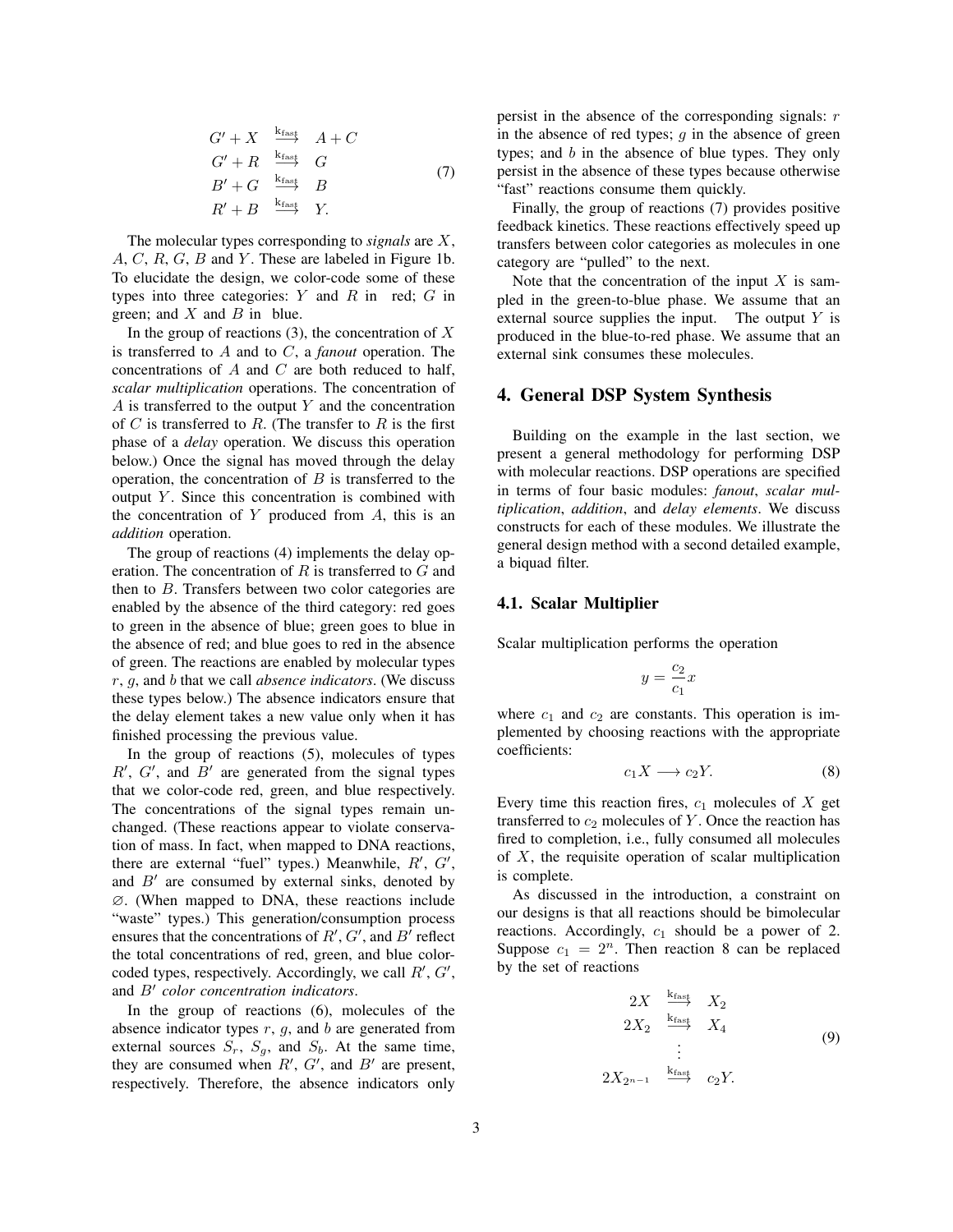## 4.2. Adder

Addition performs the operation

$$
y = x_1 + x_2.
$$

This operation is implemented by choosing two or more reactions with the same product:

$$
\begin{array}{ccc}\n2X_1 & \xrightarrow{k_{fast}} & 2Y \\
2X_2 & \xrightarrow{k_{fast}} & 2Y.\n\end{array} \tag{10}
$$

Once both of these reactions have fired to completion, the concentration of  $Y$  will be the former concentration of  $X_1$  plus the former concentration of  $X_2$ .

#### 4.3. Fanout

The fanout operation duplicates concentrations. It is implemented by choosing a reaction producing several different products from a single reactant:

$$
2X \xrightarrow{k_{\text{fast}}} 2Y_1 + 2Y_2. \tag{11}
$$

Once this reaction has fired to completion, both the concentration of  $Y_1$  and the concentration of  $Y_2$  will be equal to the former concentration of  $X$ .

A *transfer module* is a special case of a fanout module. It simply transfers a molecular concentration from one type to another:

$$
2X \xrightarrow{k_{\text{fast}}} 2Y. \tag{12}
$$

Transfer modules are used to resolve type assignment conflicts.

### 4.4. Delay Element

Delay elements are at the core of digital signal processing. They stores signals values temporarily, allowing for iterative processing. We implement delay elements by transferring concentrations between molecular types based on the absence of other types. Each delay element  $DE_i$  is assigned three molecular types  $R(ed)_i$ ,  $G(reen)_i$  and  $B(lue)_i$ . It is implemented by the following reactions.

Phase 1 reactions:

$$
\begin{array}{ccc}\nb + R_i & \xrightarrow{k_{\text{slow}}} & G_i \\
G' + R_i & \xrightarrow{k_{\text{fast}}} & G_i\n\end{array} \tag{13}
$$

Phase 2 reactions:

$$
r + G_i \xrightarrow{k_{\text{slow}}} B_i
$$
  
\n
$$
B' + G_i \xrightarrow{k_{\text{fast}}} B_i
$$
\n(14)



Figure 2: Implementing delay elements.

Phase 3 reactions:

$$
g + B_i
$$
 (or X)  $\xrightarrow{\text{k}_{\text{slow}}}$  Computations  
\n $R' + B_i$  (or X)  $\xrightarrow{\text{k}_{\text{fast}}}$  Computations (15)  
\nComputations  $\xrightarrow{\text{k}_{\text{fast}}}$   $R_j$  (or Y).

A computation cycle, in which an input value is accepted and an output value is computed, completes in three phases. The input  $X$  is injected in Phase 2 and the output  $Y$  is collect in Phase 1. In each phase the signals are transferred from molecular types in one color category to the next. Computations, including scalar multiplication, addition, and fanout, are carried out in Phase 3, during the transfer from blue to red. This is illustrated in Figure 2a. The computation reactions fire much faster than the transfer reactions, so molecules of  $R_i$  are immediately produced from molecules of  $B_i$ . Thus, reactions in Phase 3 effectively transfer blue signals to red signals.

Note that  $R_j$  produced in Phase 3 will be a red type of any succeeding delay element  $DE_j$  along the signal path from  $DE_i$ . In Figure 2b,  $DE_2$  is a succeeding delay element of  $DE<sub>1</sub>$ , so molecules of  $B_1$  are transferred to  $R_2$  in Phase 3.

For each delay element, the color concentration types  $R'$ ,  $G'$ , and  $B'$  are generated and consumed in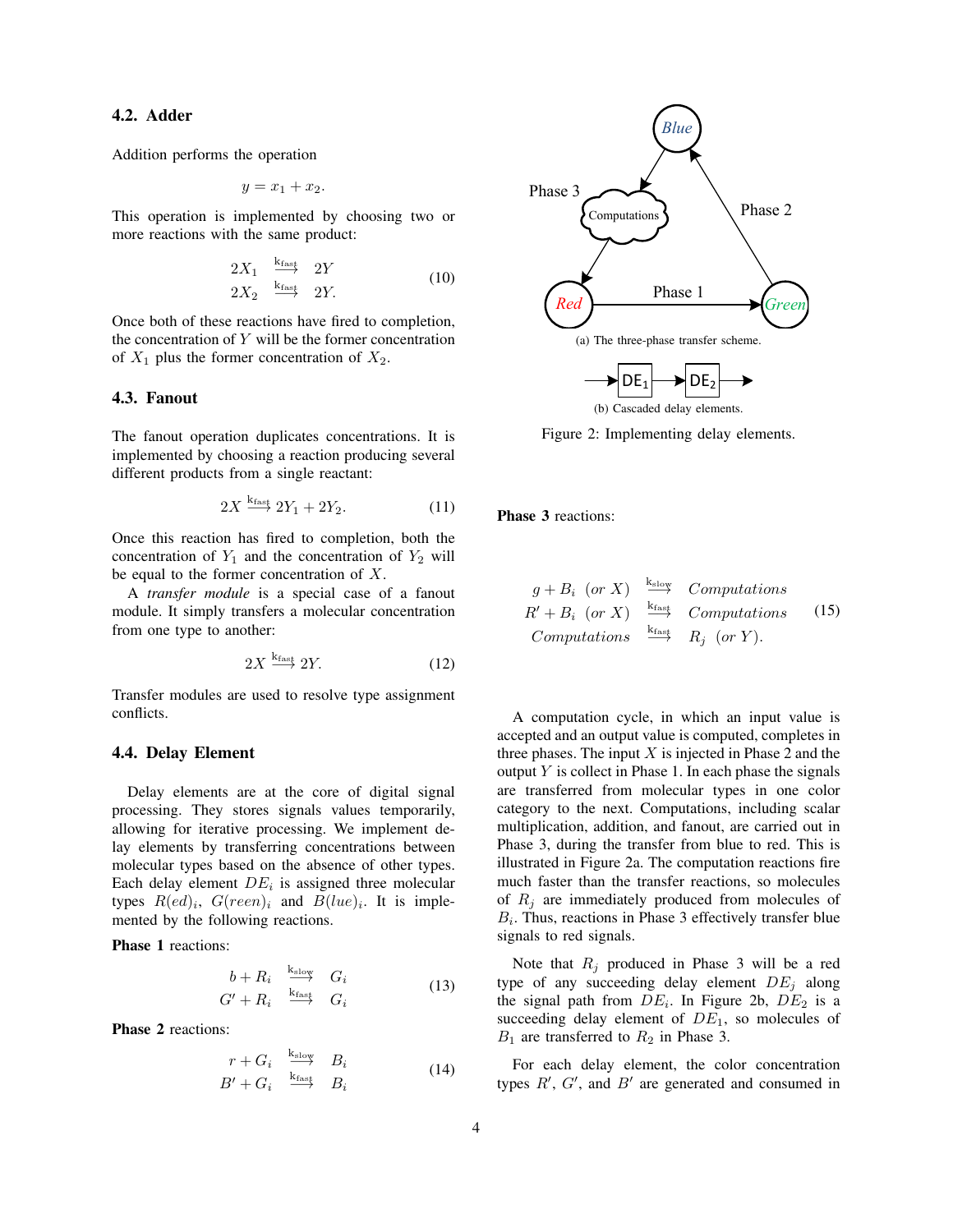the following reactions:

$$
2R_i \xrightarrow{\text{krast}} 2R_i + R'
$$
  
\n
$$
2Y \xrightarrow{\text{krast}} 2Y + R'
$$
  
\n
$$
2G_i \xrightarrow{\text{krast}} 2G_i + G'
$$
  
\n
$$
2B_i \xrightarrow{\text{krast}} 2B_i + B'
$$
  
\n
$$
2X \xrightarrow{\text{krast}} 2X + B'
$$
  
\n
$$
2R' \xrightarrow{\text{krast}} \varnothing
$$
  
\n
$$
2G' \xrightarrow{\text{krast}} \varnothing
$$
  
\n
$$
2B' \xrightarrow{\text{krast}} \varnothing
$$

So molecules of  $R'$ ,  $G'$ , and  $B'$  are generated by types of the corresponding color categories; they are consumed by external sinks. The equilibrium levels of these three types are determined by total concentrations of all the red types, blue types and green types, respectively. Note that these reactions are in the "fast" category, since the color concentration types cannot lag the signal types.

For each delay element, the following reactions generate the absence indicator types  $r$ ,  $g$ , and  $b$ :

$$
2S_r \xrightarrow{\text{k}_{\text{slow}}} 2S_r + r
$$
  
\n
$$
R' + r \xrightarrow{\text{k}_{\text{fast}}} R'
$$
  
\n
$$
2S_g \xrightarrow{\text{k}_{\text{slow}}} 2S_g + g
$$
  
\n
$$
G' + g \xrightarrow{\text{k}_{\text{fast}}} G'
$$
  
\n
$$
2S_b \xrightarrow{\text{k}_{\text{slow}}} 2S_b + b
$$
  
\n
$$
B' + b \xrightarrow{\text{k}_{\text{fast}}} B'
$$
 (17)

Here  $r$ ,  $q$  and  $b$  are continually and slowly generated. However, they only persist in the absence of the corresponding color-coded types, since they are quickly consumed by  $R'$ ,  $G'$ , and  $B'$ , respectively, if these are present.

All transfers are initiated by absence indicators and then sped up by the color concentration indicators. The transfers initiated by the absence indicators are slow and those initiated by the color concentration indicators are fast. This mitigates against "leakage", e.g., some transferring from  $G_i$  to  $B_i$  before all of transferring from  $R_i$  to  $G_i$  is complete.

Note that, in any system, there are only three color concentration indicators  $(R', G'$  and  $B')$  and three absence indicators  $(r, g$  and  $b)$ , regardless of the number of delay elements. Through these common indicators, the corresponding phases of all delay elements are synchronized: all the delay elements must wait for each to complete its current phase before they can move to the next phase.

#### 4.5. Example of a Biquad filter

We illustrate our synthesis method with a second example, an infinite impulse response (IIR) biquad filter. Biquad filters are basic building blocks of modern DSP systems. Highly stable, high-order filters can be implemented by cascaded biquad blocks [1]. A biquad filter is shown in Figure 3a and the corresponding molecular types are labeled in Figure 3b. It is realized by the following reactions. Phase 1:

$$
b + R_1 \xrightarrow{k_{\text{slow}}} G_1
$$
  
\n
$$
G' + R_1 \xrightarrow{k_{\text{fast}}} G_1
$$
  
\n
$$
b + R_2 \xrightarrow{k_{\text{slow}}} G_2
$$
  
\n
$$
G' + R_2 \xrightarrow{k_{\text{fast}}} G_2.
$$
\n(18)

Phase 2:

$$
r + G_1 \xrightarrow{\text{k}_{\text{slow}}} B_1
$$
  
\n
$$
B' + G_1 \xrightarrow{\text{k}_{\text{fast}}} B_1
$$
  
\n
$$
r + G_2 \xrightarrow{\text{k}_{\text{slow}}} B_2
$$
  
\n
$$
B' + G_2 \xrightarrow{\text{k}_{\text{fast}}} B_2.
$$
  
\n(19)

Phase 3:

$$
g + B_1 \xrightarrow{\text{k}_{\text{slow}}} R_2 + F + C
$$
  
\n
$$
R' + B_1 \xrightarrow{\text{k}_{\text{fast}}} R_2 + F + C
$$
  
\n
$$
g + B_2 \xrightarrow{\text{k}_{\text{slow}}} H + E
$$
  
\n
$$
R' + B_2 \xrightarrow{\text{k}_{\text{fast}}} H + E
$$
  
\n
$$
g + X \xrightarrow{\text{k}_{\text{slow}}} R_1 + A
$$
  
\n
$$
R' + X \xrightarrow{\text{k}_{\text{fast}}} R_1 + A.
$$
  
\n(20)

Scalar multiplications:

$$
2A \xrightarrow{k_{fast} \atop k_{fast}} A_2
$$
\n
$$
2A_2 \xrightarrow{k_{fast} \atop k_{fast}} A_4
$$
\n
$$
2A_4 \xrightarrow{k_{fast} \atop k_{fast}} Y
$$
\n
$$
2C_2 \xrightarrow{k_{fast} \atop k_{fast}} Y
$$
\n
$$
2C_4 \xrightarrow{k_{fast} \atop k_{fast}} E_2
$$
\n
$$
2E_2 \xrightarrow{k_{fast} \atop k_{fast}} F_2
$$
\n
$$
2F_2 \xrightarrow{k_{fast} \atop k_{fast}} F_2
$$
\n
$$
2F_2 \xrightarrow{k_{fast} \atop k_{fast}} H_2
$$
\n
$$
2H_2 \xrightarrow{k_{fast} \atop k_{fast}} H_2
$$
\n
$$
2H_2 \xrightarrow{k_{fast} \atop k_{fast}} H_4
$$
\n
$$
2H_4 \xrightarrow{k_{fast} \atop k_{fast}} X.
$$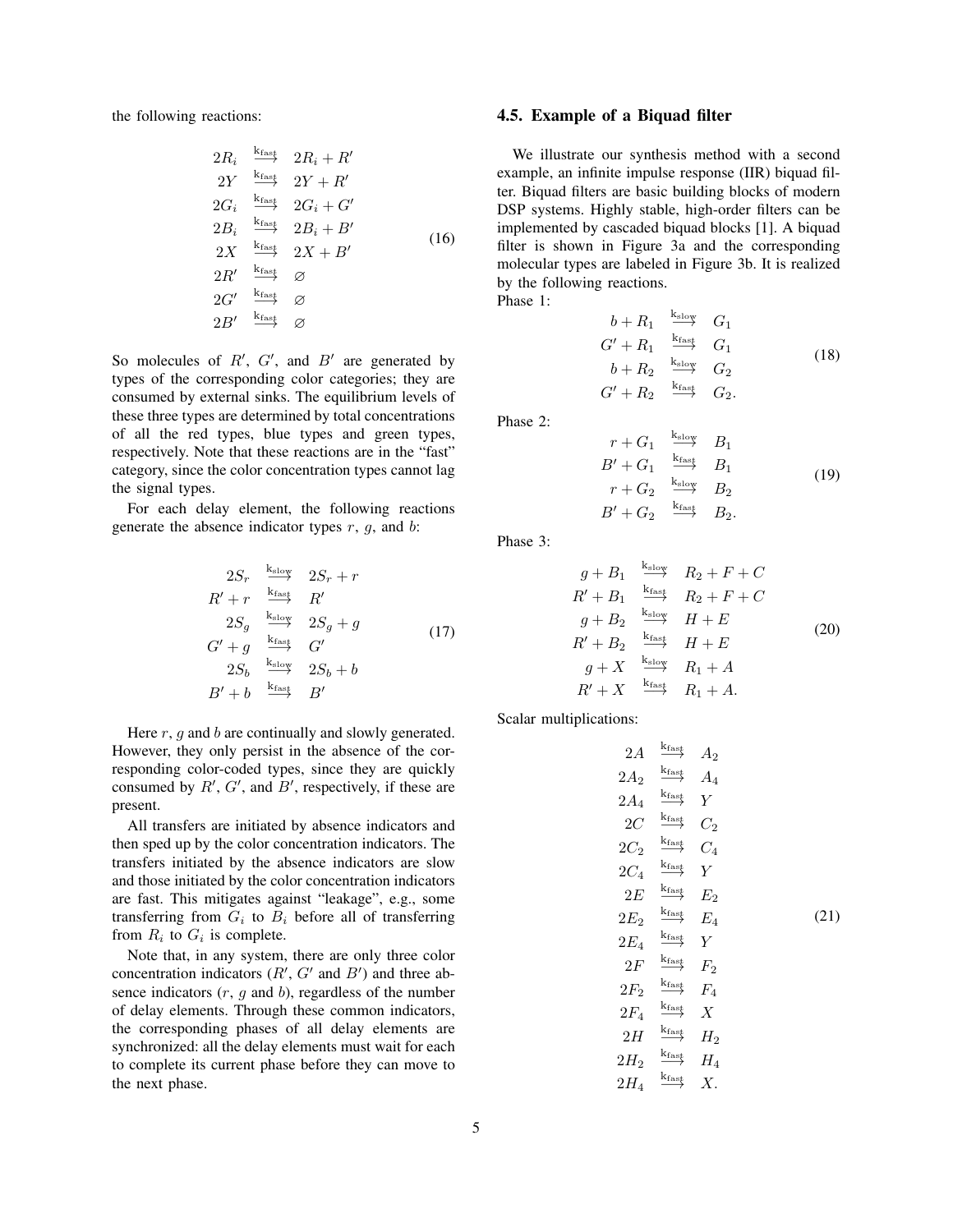Concentration indicators:

$$
2R_1 \xrightarrow{\text{krast}} 2R_1 + R'
$$
\n
$$
2R_2 \xrightarrow{\text{krast}} 2R_2 + R'
$$
\n
$$
2Y \xrightarrow{\text{krast}} 2Y + R'
$$
\n
$$
2G_1 \xrightarrow{\text{krast}} 2G_1 + G'
$$
\n
$$
2G_2 \xrightarrow{\text{krast}} 2G_2 + G'
$$
\n
$$
2B_1 \xrightarrow{\text{krast}} 2B_1 + B'
$$
\n
$$
2B_2 \xrightarrow{\text{krast}} 2B_2 + B'
$$
\n
$$
2X \xrightarrow{\text{krast}} 2X + B'
$$
\n
$$
2R' \xrightarrow{\text{krast}} \varnothing
$$
\n
$$
2G' \xrightarrow{\text{krast}} \varnothing
$$
\n
$$
2B' \xrightarrow{\text{krast}} \varnothing
$$

Absence indicators:

$$
2S_r \xrightarrow{\text{k}_{\text{slow}}} 2S_r + r
$$
  
\n
$$
2S_g \xrightarrow{\text{k}_{\text{slow}}} 2S_g + g
$$
  
\n
$$
2S_b \xrightarrow{\text{k}_{\text{slow}}} 2S_b + b
$$
  
\n
$$
R' + r \xrightarrow{\text{k}_{\text{fast}}} R'
$$
  
\n
$$
G' + g \xrightarrow{\text{k}_{\text{fast}}} G'
$$
  
\n
$$
B' + b \xrightarrow{\text{k}_{\text{fast}}} B'
$$

#### 5. Synthesis Flow

We present guidelines for an automated synthesis flow. The DSP system is represented by a block diagram  $G(V, E)$ , where the vertex set V represents basic modules – scalar multiplication, addition, fanout and delay element – and the edge set  $E$  represents connections. Each edge  $e_i$  is assigned a molecular type. The concentration of this type represents the signal flowing through  $e_i$ . The types are assigned as follows:

- 1) Each delay element  $DE_i \in V$  is assigned three color-coded molecular types  $R_i$ ,  $G_i$  and  $B_i$ . Here  $R_i$  corresponds to the input edge,  $G_i$  is the internal storage molecule type, and  $B_i$  corresponds to the output edge.
- 2) The system input and output are assigned types  $X$  and  $Y$ , respectively. (For simplicity, we only consider systems with a single input and a single output. However, the method easily generalizes to systems with multiple inputs and outputs.)
- 3) The incoming edges of each adder are assigned the same molecular type. With all the inputs assigned the same type, the system implicitly performs an addition operation: each reaction produces a concentration that is added to the sum.
- 4) If there are assignment conflicts, transfer modules are included. For instance, if an adder has



(a) Schematic of the biquad filter.



(b) The filter in a three-phase configuration.

Figure 3: A biquad filter.

been assigned two conflicting types  $T_1$  and  $T_2$ , say because its inputs are from different delay operations, then a transfer reaction is included:

$$
2T_1 \stackrel{k_{fast}}{\longrightarrow} 2T_2.
$$

This reaction transfers the concentration of  $T_1$  to  $T_2$ .

- 5) Next, if there any unassigned edges, these are assigned arbitrary molecular types (without creating conflicts).
- 6) With all edges assigned non-conflicting molecular types, reactions are generated for each vertex according to the template of reactions 8 to 15.
- 7) Finally, the common indicator reaction set 16 and 17 are included.

Figure 4 gives an example of transfer modules. Figure 4(a) shows a simple filter for time-interleaved input data. It contains two delay elements. Since these two delay elements are directly connected, a transfer module is included for converting  $B_1$  to  $R_2$ . Similarly, a second transfer module is included for transferring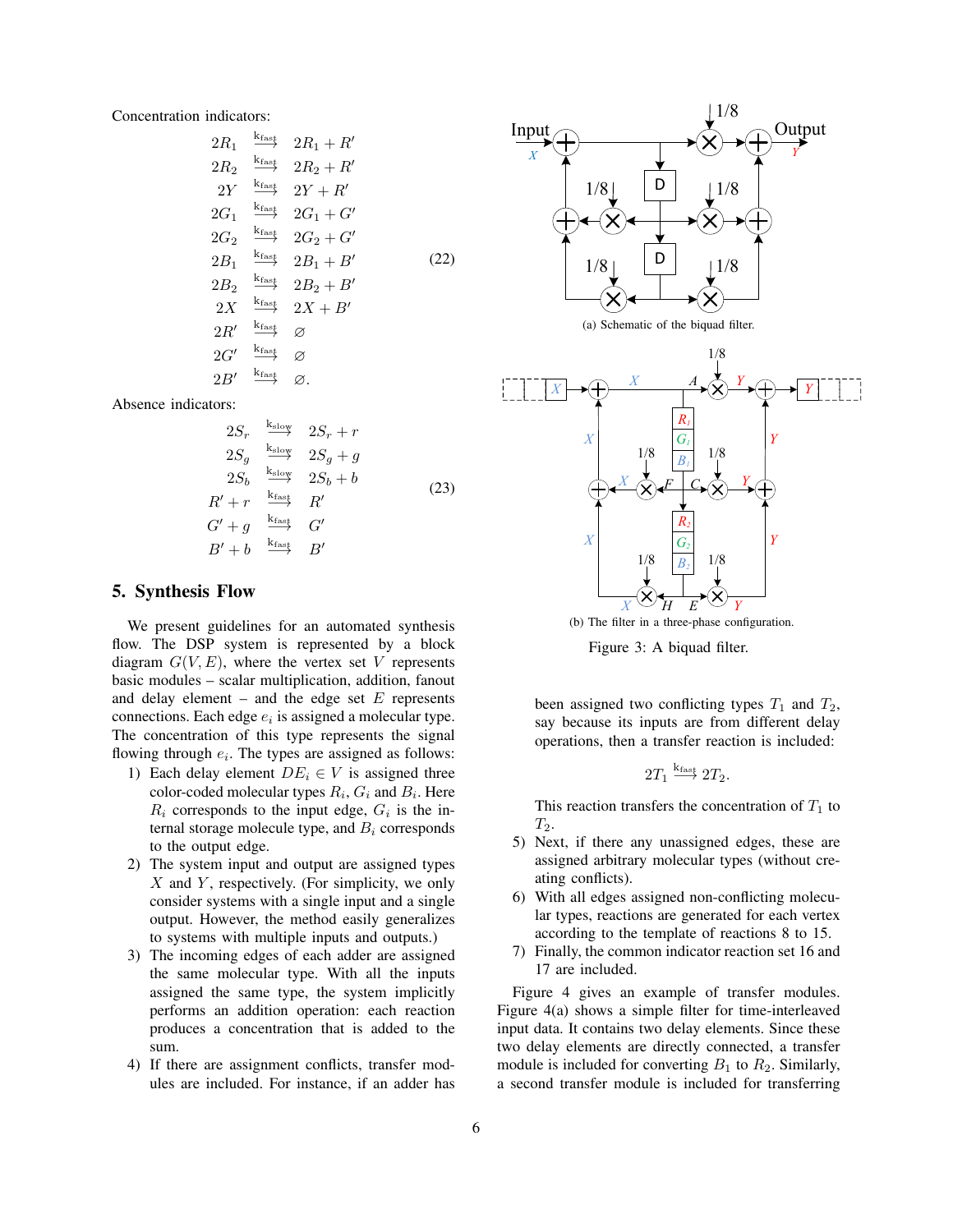

Figure 4: An example of molecular type assignment. Transfer modules are denoted by a circle with letter  $T$ .

 $B_2$  to  $Y$ , the molecular type for the adder. These molecular type assignments are shown in Figure 4(b).

#### 6. Simulations

#### 6.1. Simulation Method

Given a specification of an abstract molecular reaction network that implements the requisite computation, the next step is to map it to specific molecular reactions. We describe a mapping to DNA stranddisplacement reactions. The reader is referred to [11] for a detailed discussion of this mechanism. Here we illustrate with an example.

Consider the DNA strand-displacement reaction shown in Figure 5. Here a single strand of DNA  $X_1$ replaces the top strand of a double-strand DNA  $L_i$ ; this generates a double strand  $H_i$  and a single strand  $B_i$ . (This reaction is reversible.) One of the top strands of the double strand  $H_j$  can be replaced by a single strand  $X_2$ , generating a single strand  $O_j$ . Then  $O_j$ replaces the top strand of  $T_j$ , releasing  $X_3$ . (Note that the strands  $L_j$ ,  $G_j$  and  $T_j$  are "fuel" sources. It is assumed that there is an abundant source of these; the concentrations do not matter.) The signals are the concentrations of  $X_1$ ,  $X_2$  and  $X_3$ . This sequence of strand displacements implements the abstract chemical reaction:

$$
X_1 + X_2 \xrightarrow{k} X_3,
$$



Figure 5: An example of DNA strand displacement.

### 6.2. Simulation Results

To valid our designs for the moving-average and biquad filters, we map the reactions presented in Section 3 and 4 to DNA strand-displacement reactions, using the method in [11]. We generate the corresponding system of kinetic differential equations and simulate these. We use similar parameters to [11]. The reaction constant for the "slow" reactions is set to  $k_{\text{slow}} = 5.56 \times 10^4 M^{-1} s^{-1}$ . For "fast" reactions it is set to  $k_{\text{fast}} = 3 \times k_{\text{slow}}$ . The initial concentrations of  $S_r$ ,  $S_q$ , and  $S_b$  are set to  $1nM$ .

The simulation results for the moving-average filter are shown in Figure 6a. The input is a time-varying signal concentration  $X$  with both high-frequency and low-frequency components. The output is a timevarying signal concentration  $Y$ . Molecules of  $X$  are injected and molecules of Y are collected from the system every 20 hours. The figure shows the theoretical output, i.e., an exact calculation of filtering, as well as simulation results.

We see that our design performs very well, filtering out the high-frequency component as expected. The simulated output concentration does not quite track the theoretical output concentration; it is higher than it should be for high input concentrations. The explanation for this is that, for high input concentrations, the reactions fire quickly, so the computational cycle completes early. Before the next cycle begins, some "leakage" of the output concentration occurs.

The simulation results for the biquad filter are shown in Figure 6b. Here molecules of  $X$  are injected and molecules of Y are collected from the system every 50 hours. We supply step-like and impulse-like changes in X. The figure shows the theoretical output, i.e., an exact calculation of filtering, as well as simulation results. As expected, the system performs notch filtering.

## 7. Remarks

The methodology presented in this paper is *selftimed* and *asynchronous* in the sense that computa-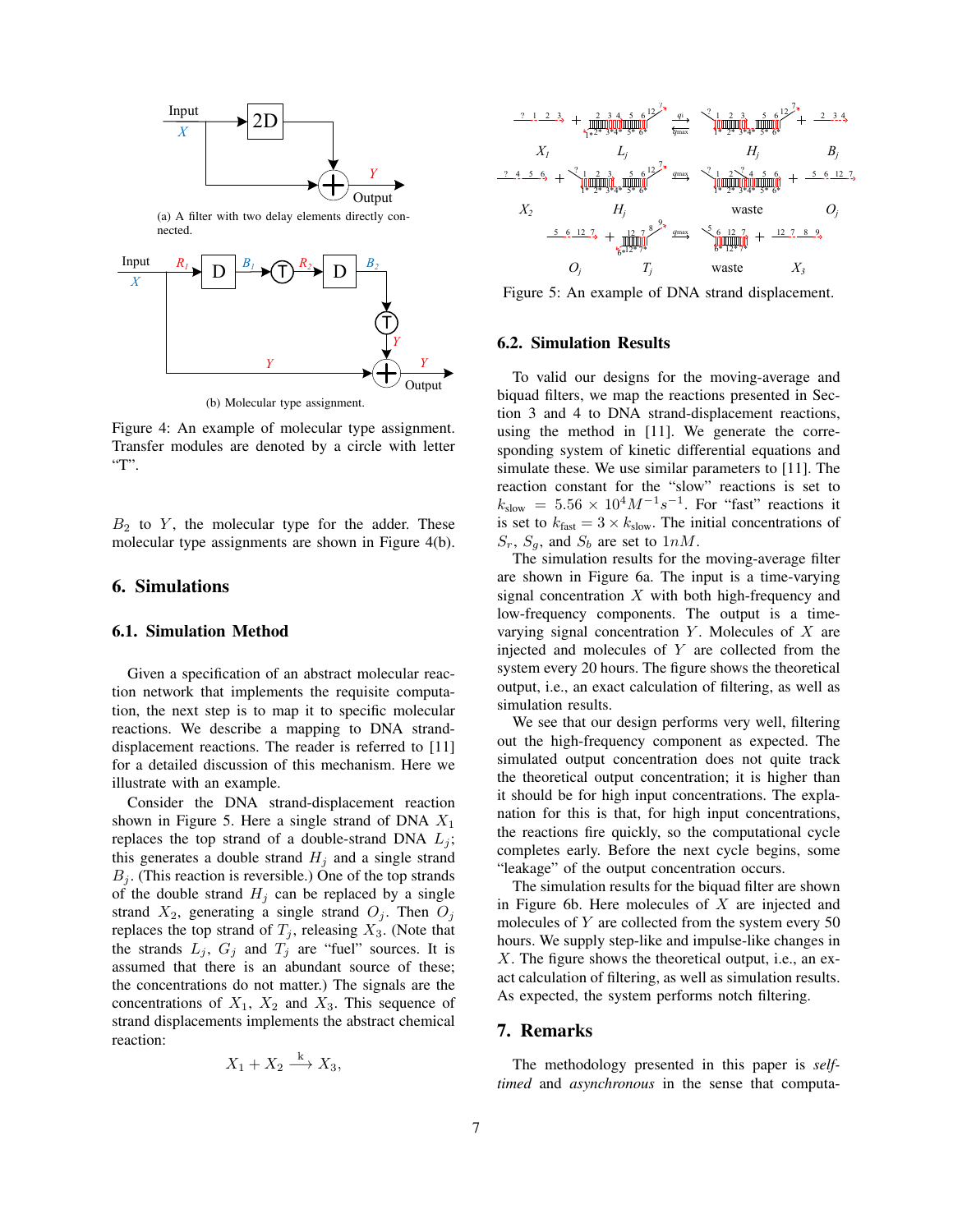

Figure 6: Simulation results for DNA-level designs.

tional cycles only begin when all molecules of the output type  $Y$  are consumed by an external sink. The computation itself is essentially *rate-independent*, meaning that within a broad range of values for the kinetic constants, the computation is exact and independent of the specific rates.

An alternative strategy would be to use *clocking* to implement *synchronous* computation. We have presented such a strategy in [7]. In that work, we describe a strategy for generating a *clock signal* through robust, sustained chemical oscillations. We implement *memory elements* by transferring concentrations between molecular types in alternating phases of the clock.

Although pertaining to biology, the contributions of this paper are not experimental nor empirical; rather

they are constructive and conceptual. Certainly, engineering complex new reaction mechanisms in any experimental domain is a formidable task; for *in vivo* systems, there are likely to be many experimental constraints on the choice of reactions [5]. However, the techniques that we have presented here are robust and scalable. Such features could be transformative for applications such as drug delivery and metabolic engineering.

## Acknowledgement

This work is supported by NSF grants #CCF0946601 and #CCF1117168. A preliminary publication of this work has appeared as [12].

## **References**

- [1] K. K. Parhi, *VLSI Digital Signal Processing Systems*. John Wiley & Sons, 1999.
- [2] A. Arkin and J. Ross, "Computational functions in biochemical reaction networks," *Biophysical Journal*, vol. 67, no. 2, pp. 560 – 578, 1994.
- [3] Y. Benenson, B. Gil, U. Ben-Dor, R. Adar, and E. Shapiro, "An autonomous molecular computer for logical control of gene expression," *Nature*, vol. 429, no. 6990, pp. 423–429, 2004.
- [4] L. Qian and E. Winfree, "Scaling up digital circuit computation with DNA strand displacement cascades," *Science*, vol. 332, no. 6034, pp. 1196–1201, 2011.
- [5] R. Weiss, "Cellular computation and communications using engineering genetic regulatory networks," Ph.D. dissertation, MIT, 2003.
- [6] M. N. Win and C. D. Smolke, "Higher-order cellular information processing with synthetic RNA devices," *Science*, vol. 322, no. 5900, pp. 456–460, 2008.
- [7] H. Jiang, M. D. Riedel, and K. K. Parhi, "Synchronous sequential computation with molecular reactions," in *Design Automation Conference*, 2011, pp. 836–841.
- [8] P. Senum and M. D. Riedel, "Rate-independent constructs for chemical computation," *PLoS ONE*, vol. 6, no. 6, 2011.
- [9] J. C. Anderson, E. J. Clarke, A. P. Arkin, and C. A. Voigt, "Environmentally controlled invasion of cancer cells by engineered bacteria," *Journal of Molecular Biology*, vol. 355, no. 4, pp. 619–627, 2006.
- [10] S. Venkataramana, R. M. Dirks, C. T. Ueda, and N. A. Pierce, "Selective cell death mediated by small conditional RNAs," *Proceedings of the National Academy of Sciences*, vol. 107, no. 39, pp. 16 777–16 782, 2010.